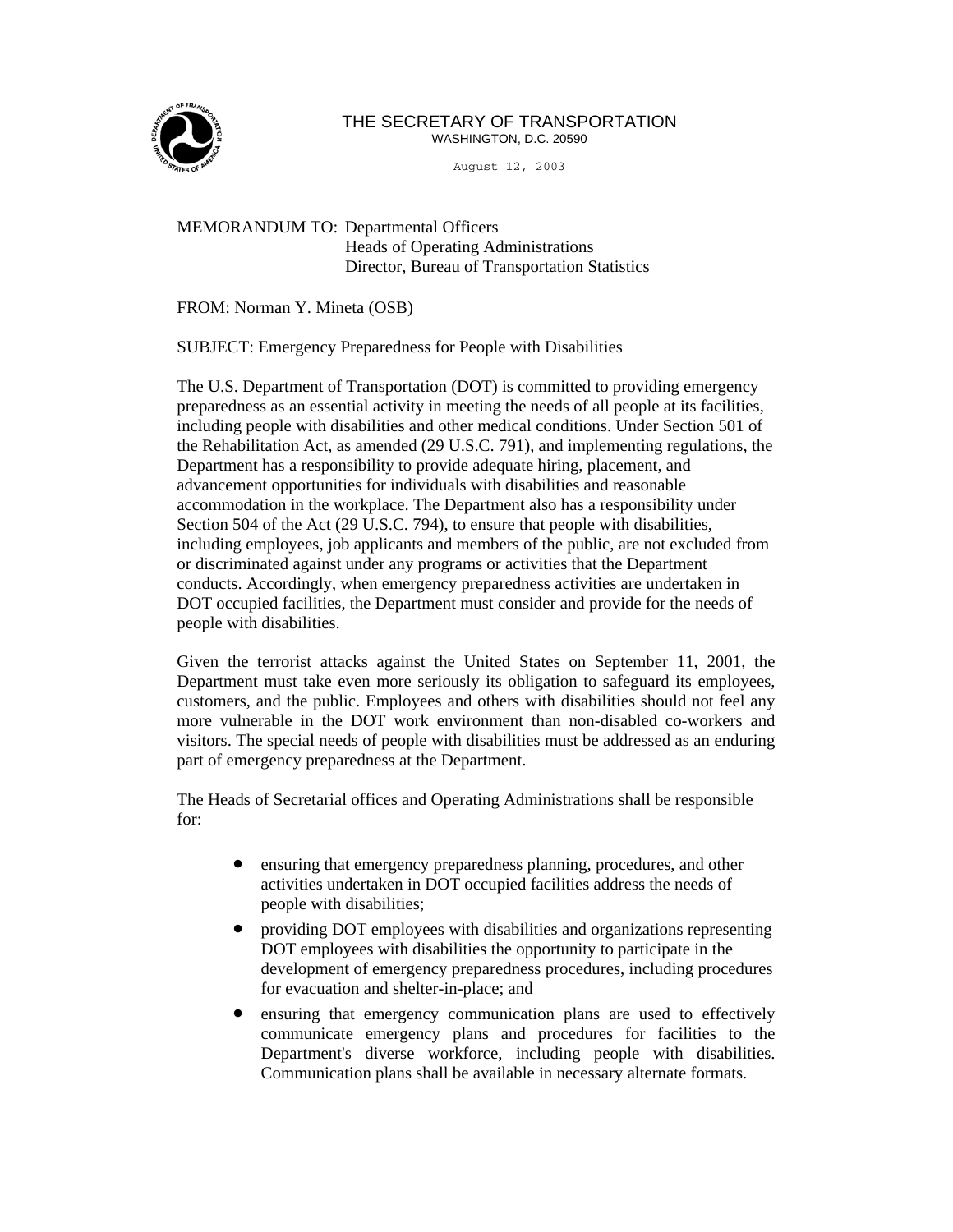Every member of the DOT workforce, including contractors, has a role in an emergency situation. Managers, supervisors, emergency planning team members (security, facility, safety and health officials, and responders), volunteers (fire wardens and buddies), contracting officers, and hosts of visitors must know their respective roles. We must also assume responsibility for our own planning and safety in an emergency, as well as working effectively with emergency planning officials.

I am pleased to provide the attached U.S. Department of Transportation guidelines entitled "Emergency Preparedness for People with Disabilities" which provides answers to basic questions about emergency preparedness and the needs of people with disabilities in DOT. These guidelines also list references to websites offering more questions and answers and "how-to" program information.

Within 90 days from the date of this memorandum, the Heads of Secretarial offices and Operating Administrations (OAs) shall review emergency planning efforts for their organizations and report their findings to the Assistant Secretary for Administration. The report must state: 1) whether or not the responsibilities identified herein are being met; 2) what actions have been taken or are contemplated to meet these responsibilities; 3) the timeframes within which such actions will be undertaken; and 4) the name of a key official in your organization with overall responsibility for emergency planning who will focus on the needs of people with disabilities.

The safe and efficient egress of individuals in DOT facilities is of paramount concern to the Department. Therefore, I would appreciate your personal attention to this important matter. The DOT Disability Resource Center is available as a technical resource to assist Secretarial offices and OAs.

### Attachment

cc: Chairman, Surface Transportation Board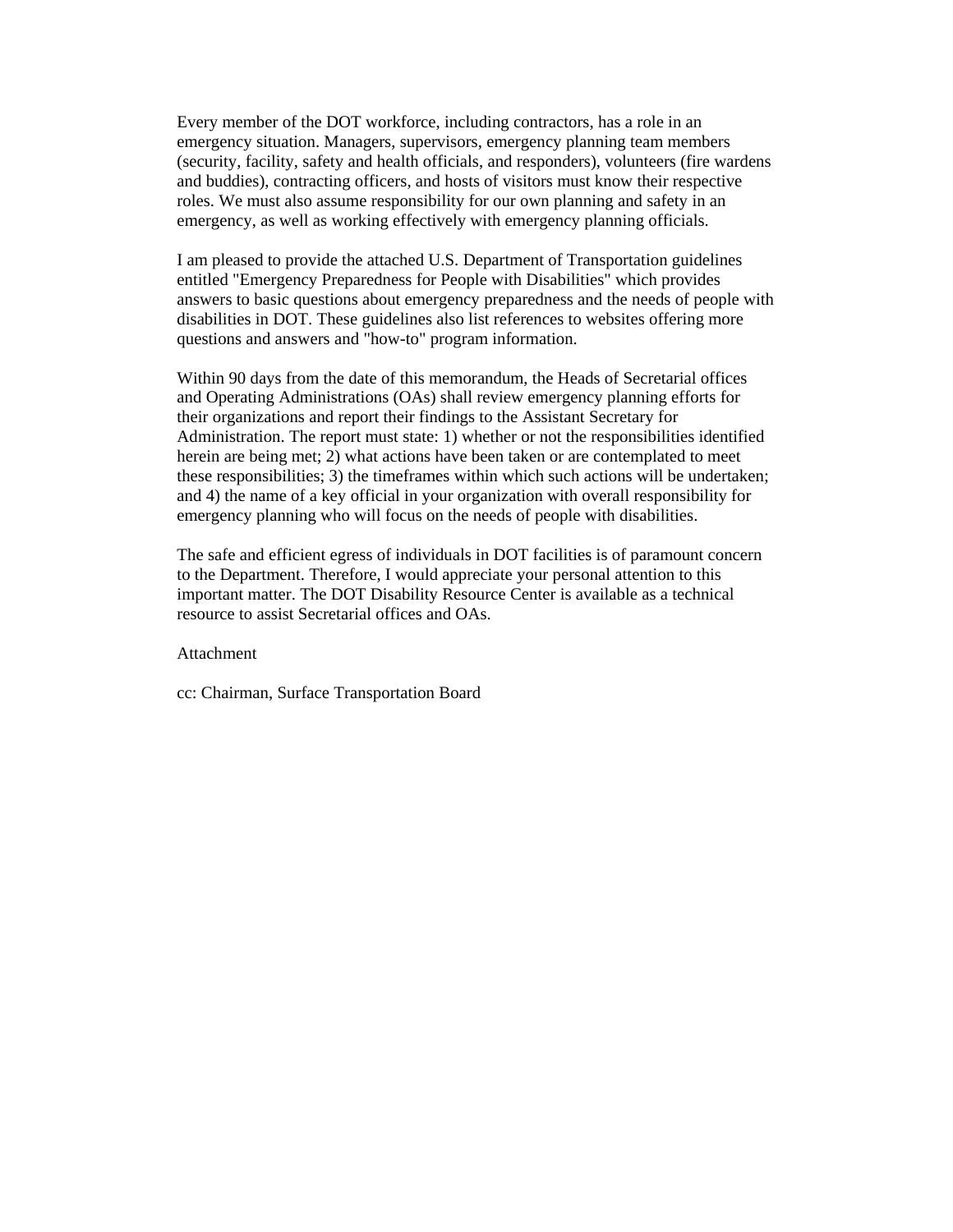## **U. S. Department of Transportation Emergency Preparedness Guidelines for People with Disabilities**

## **I. Introduction**

The U.S. Department of Transportation (DOT) is obligated to ensure the safety of its employees, contractors, job candidates, members of the public, and other persons in any DOT facility. This document provides guidance, in a Q and A format, on emergency preparedness in DOT facilities for people with disabilities and certain other medical conditions. Each DOT Operating Administration (OA) and Secretarial Office should develop emergency preparedness plans for people with disabilities (plan). This plan must take into consideration the new variety of threats, including terrorism, bioterrorism, and spills of hazardous chemicals, as well as traditional threats, such as explosions, severe weather and fire. The hallmarks for the effectiveness of this plan include speed of actual implementation, practice, feedback and dialogue, flexibility, oversight, monitoring, and evaluation. All of the people who use DOT facilities, including people with disabilities, must be actively involved in preparations for emergencies.

The potential for emergencies or accidents that could have a serious impact, including injuries or death to employees and others in its facilities, exists in every organization. Planning for emergencies is critical to minimize adverse consequences. The most effective emergency evacuation plan is one that is designed in advance, created with the assistance of those involved, practiced and evaluated for effectiveness.

The primary objective of an emergency evacuation plan is the protection from injury and preservation of human life. Evacuation of personnel is only one component of a more comprehensive plan, variably known as a contingency plan, disaster response plan, crisis management plan, or emergency plan. This comprehensive plan anticipates any foreseeable physical dangers from naturally occurring or man-made threats.

A list of Internet resources on emergency preparedness for people with disabilities is attached to this document (Attachment I).

## **II. Roles and Responsibilities**

## **Who bears responsibility under this plan?**

Everyone connected with DOT bears some responsibility under this plan. Top management has oversight. Supervisors are responsible for the workplace well-being of their employees. Persons with disabilities have responsibility for their own safety contingency planning and for disclosing necessary information to the appropriate agency representatives. Safety personnel have the duties assigned to them under emergency planning such as 1) performing risk analysis to identify possible emergency scenarios involving people with disabilities; and 2) conducting employee training and testing under simulated conditions.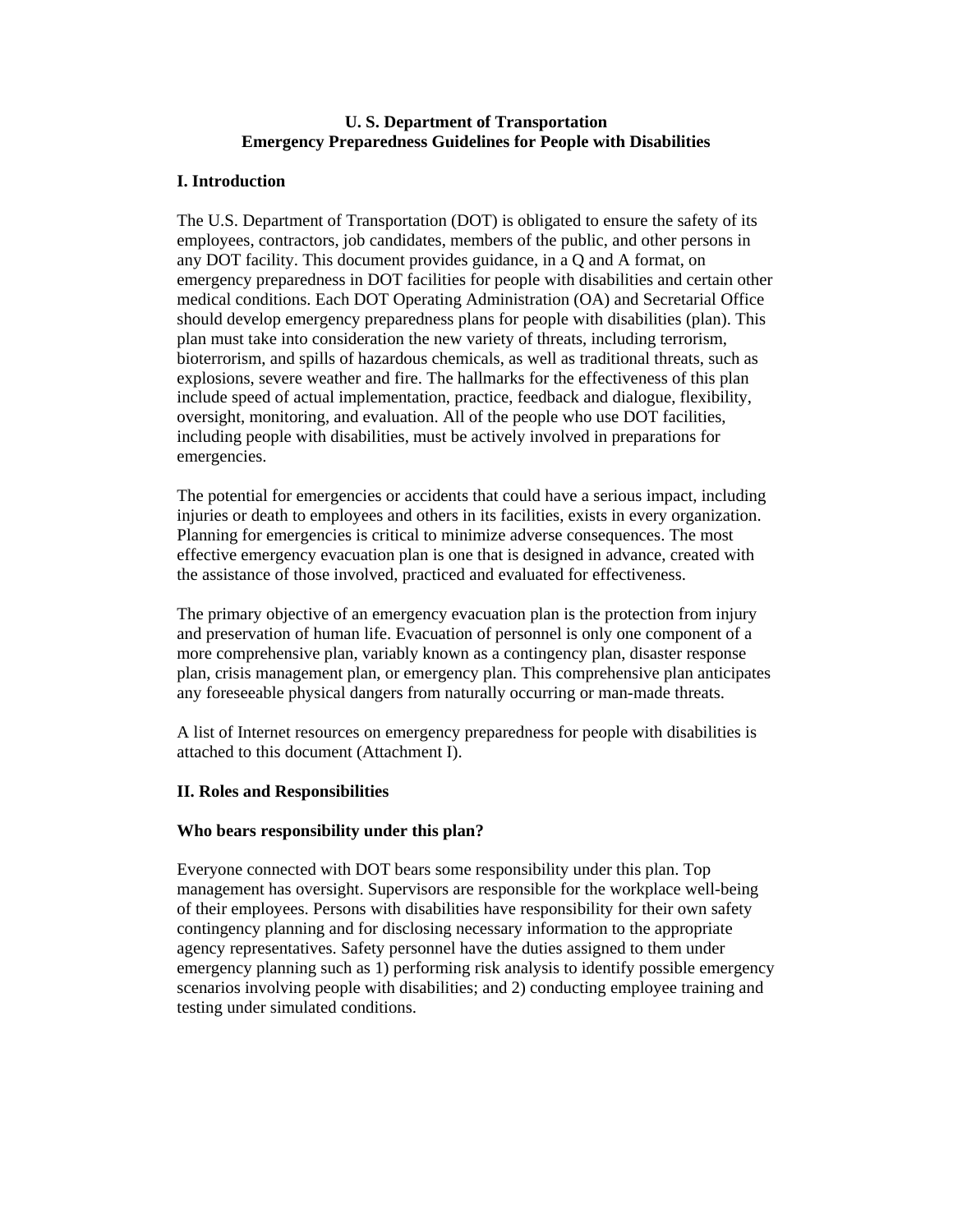A strategy should be developed to cope with each hazard identified in the risk analysis. The strategy should address prevention of loss of life and of injury. Security staff must be knowledgeable and helpful to all in situations involving safety and security. Facilities management staff has responsibilities for lowering and removing barriers to people with disabilities. See Attachment II for a discussion of effective communication techniques with individuals with disabilities. Where questions exist as to responsibilities, solutions should be developed and memorialized so that responsibilities are clear, distinct, and unquestioned, with management making the final decision in the interests of all. The Department expects all involved to carry out these responsibilities in such a way as to ensure the safety and security of all.

## **What are the roles and responsibilities of supervisors and managers to work collaboratively with their employees with disabilities or certain medical conditions to develop individualized emergency preparedness strategies?**

If an employee with a disability has identified himself or herself as an individual with disabilities and requested assistance in advance, then prior to and during an emergency, that employee's managers are responsible for working with the employee to understand exactly what kind of assistance is required and ensuring that such assistance is deployed during an emergency. Also, if employees with disabilities have difficulty recruiting evacuation buddies, supervisors and managers are responsible to assist in the recruitment. Evacuation buddies should work near the disabled employee so that they can respond quickly during an emergency. The subject of buddies is covered in more detail in Attachment III.

## **What should employees do in case of an emergency and what contingency plans should be made by people with disabilities or certain other medical conditions?**

All employees and contractors must work in partnership with the Department to ensure a safe and appropriate response to an emergency. Employees and contractors must fully understand emergency preparedness plans. They should know how to safely evacuate the facility and how to respond to a shelter-in-place emergency. Employees with disabilities who need assistance during an emergency must inform the Department of their needs, including exactly what kind of assistance is required. Additionally, employees with disabilities are encouraged to set up a buddy system to support the emergency preparedness plan. For example, a coworker could operate an evacuation chair or help an individual with a vision impairment to walk down stairs. If any employee has difficulty in setting up a buddy system, management is responsible for providing assistance.

See Attachment III for additional information on buddy systems.

In order to assist in efficient evacuation, employees should take the opportunity to familiarize themselves with DOT buildings. It is important that they, to the greatest extent feasible, locate the most readily available telephones, horizontal exits and ramps, exit signs, enclosed stairwells (to determine whether landings are large enough), and rooms that would make good areas of refuge.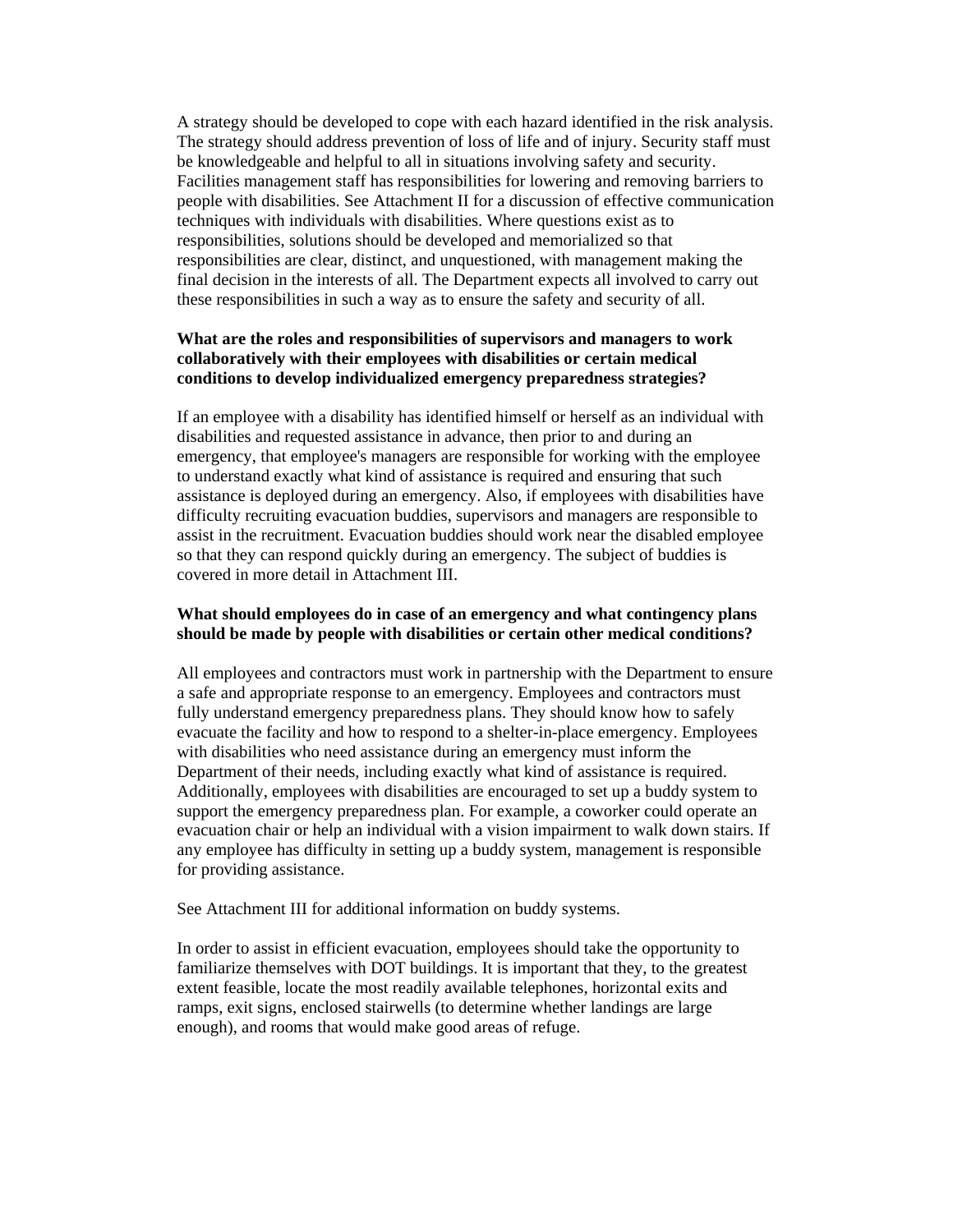All employees should have a contingency plan that ensures their continued safety during an emergency. For example, if a DOT facility is evacuated and is not immediately able to be reentered, employees are responsible for their own transportation home. Employees with disabilities, too, should have systems in place to ensure their transportation home in case the workplace remains unusable. In situations where normal supportive transportation such as paratransit is not available owing to the nature of the emergency, DOT will make reasonable efforts to ensure that its employees are not stranded without appropriate care.

## **What is the role of the emergency warden in regard to people with disabilities and certain other medical conditions? How should such personnel be trained?**

The emergency wardens are responsible for ensuring that all facility occupants are directed to the fastest and safest way out of the facility during an evacuation. Wardens must also be aware of the needs of people with disabilities and certain other medical conditions and must follow all appropriate protocols. Training on the safe evacuation of people with disabilities and certain other medical conditions is available from the DOT Disability Resource Center.

A typical evacuation procedure for employees with disabilities might be to direct them to the nearest manually controlled elevator for evacuation by a member of the emergency warden team. Wardens should be instructed to allow all people who ask to be evacuated via the elevator to do so if they so desire, even if they have no visible disability or medical condition.

During selective evacuations (evacuations where only the alarm floor and the floors directly above and below it are evacuated), persons with disabilities may be relocated to a nonalarm floor with other occupants rather than being taken to the ground floor. This is to protect persons with disabilities from undue exposure to outside weather conditions or from being stranded when a safe relocation floor is available within the building.

In the event that elevators become unusable during an emergency, the facility managers should plan alternatives for evacuating workers with disabilities. Numerous models of evacuation chairs are commercially available that enable disabled workers to be evacuated down stairwells and safely transported out of buildings. Because the evacuation devices require specialized training, it is important to instruct all emergency wardens, evacuation buddies, and people with disabilities before they have to use the devices in a real emergency.

## **How do we address emergency planning for visitors and contractors with a disability or certain other medical conditions who may be in a DOT building when an emergency occurs?**

When employees are hosting visitors who may have a disability or other medical condition, the host employee has the responsibility for helping to ensure the visitors' safety during emergencies. Since the host employee is most familiar with the building's layout and emergency plans, it is recommended that the host employee accompany and help visitors with disabilities or certain other medical conditions during emergencies.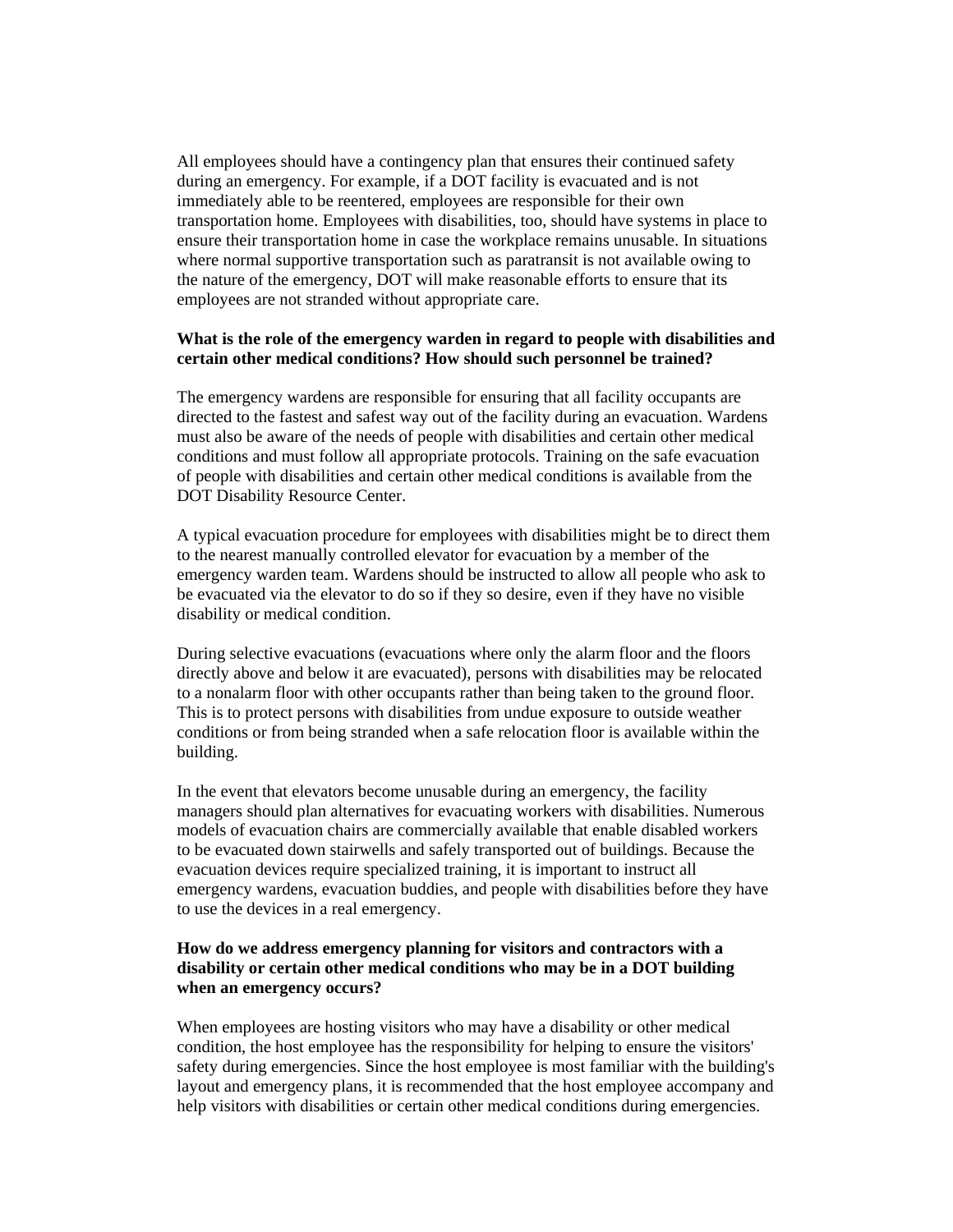Emergency wardens are responsible for ensuring the safe evacuation of all facility occupants, including visitors and contractors with disabilities. Emergency wardens must be trained in how to communicate with and safely evacuate people with disabilities. Training is available from the DOT Disability Resource Center.

### **III. Emergency Information Management**

## **Is it appropriate to request medical and other information to assist an individual with a disability in an emergency?**

DOT is permitted to ask employees to self-identify and to indicate if assistance will be needed during an emergency under the following circumstances:

1) After making a job offer but before employment begins

2) By means of periodic surveys of all current employees, as long as DOT makes it clear that self-identification is voluntary and explains the purpose for requesting the information

3) By asking employees with known disabilities whether they will require assistance in an emergency.

DOT will not assume, however, that everyone with an obvious disability will need assistance during an evacuation or other emergency. For example, many people who are blind may prefer to walk down stairs unassisted, along with other employees. People with disabilities generally are in the best position to assess and make known their particular needs.

DOT will inform all people who are asked about their possible need for emergency assistance that the information they provide will be kept confidential and shared only with people who have responsibilities under the emergency preparedness plan. Since DOT may ask people who indicate a need for assistance to describe the type of help they think will be needed, a tool has been developed to standardize the information requested. Attachment IV is the tool.

For example, DOT may need to know whether someone who uses a wheelchair because of mobility limitations is able to walk independently, with or without the use of crutches or a cane, or if an individual will need any special medication, equipment, or device (e.g., a carrier strap for an assisted wheelchair or a mask because of a respiratory condition). DOT is entitled only to the information necessary to provide assistance. In most instances, it will be unnecessary for DOT to know the details of an individual's medical condition.

The Rehabilitation Act of 1973, as amended, requires that DOT programs and activities be nondiscriminatory and accessible. It also requires, as amended, that medical information about applicants and employees be kept confidential, except for that provided to first responders and first-aid and safety personnel. Thus, DOT may share information about the type of assistance an individual needs with medical professionals, emergency coordinators, floor captains, colleagues who have volunteered to act as buddies, building security officers who need to confirm that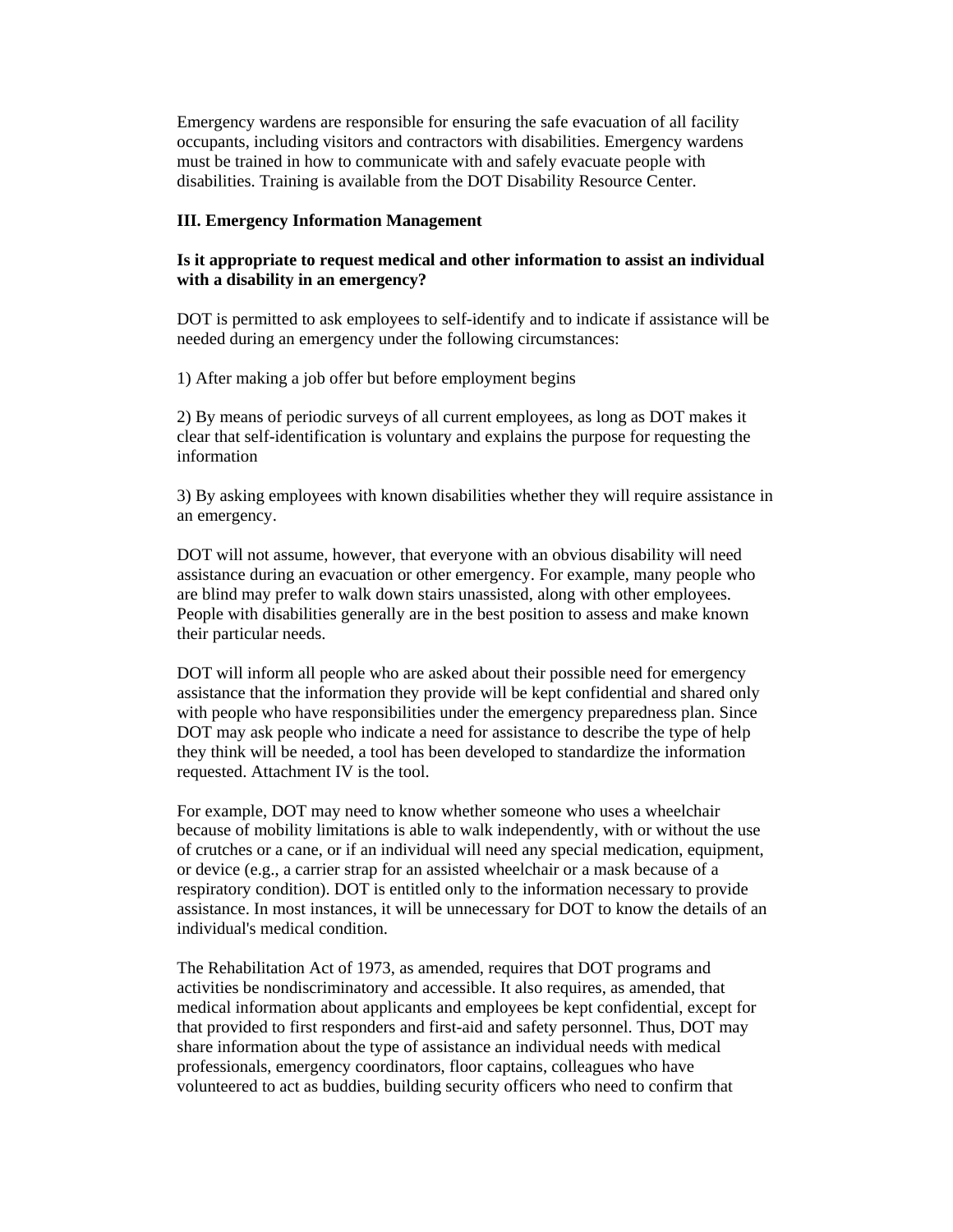everyone has been evacuated, and other nonmedical personnel who are responsible for ensuring emergency preparedness under DOT's emergency preparedness plan.

Some examples of people who do not fit the legal definition of a person with a disability, but who may need assistance or special planning for emergencies include the elderly, pregnant women, and people who are obese. There may be people with temporary or episodic needs. In addition, during the course of the actual emergency, it is possible that other people will become disabled due to injuries, heart attack, respiratory crisis, stress, etc. When that happens, preparations, communications, and equipment specified in this plan will be useful and necessary.

### **Maintaining lists of employees and equipment**

Appropriate management, safety, and security personnel must ensure that a list is maintained of persons who have notified facility staff that they have a disability or some other medical condition and will require special assistance in an emergency. The list must include the unit, office, or room number location that the person occupies in the building, as well as telephone numbers and emergency pagers. The list must be provided to fire and rescue personnel and other first responders so that they can be sure that all endangered employees are safe. A key element of emergency planning is working in advance with fire and rescue personnel and other likely first responders so that they will be familiar with the needs of DOT's employees with disabilities.

The plan must identify the location and type of any evacuation-assistance devices or assistive technologies that are in the building and where they are stored.

### **IV. Communication and Planning**

## **What emergency communication plans are required for ensuring that people with disabilities and certain other medical conditions receive all emergency information?**

A written communication plan for people with disabilities or certain other medical conditions is required. The plan needs to include methods for communicating emergency information to all employees. Emergency preparedness information should be communicated to new employees during orientation and training. Current employees should receive updates and reminders on emergency evacuation procedures and policies. All emergency preparedness plans should be made available in alternative formats (e.g., electronic format, large print, or Braille).

All actions in preparation for and during an emergency require excellent, speedy, and reliable communication. Communications must be effective and understandable, use redundant channels, be directed to people who need to act, and include feedback and dialogue. To ensure that people with certain sensory and cognitive disabilities (e.g., hearing, visual, or developmental disabilities) are sufficiently aware of emergency preparedness procedures, alternative communication mechanisms must be used where necessary. For example, emergency preparedness plans should be available in electronic format, large print, and Braille and provided to people who need them. Also, if a particular DOT facility is not equipped with flashing strobe fire alarms, it may be necessary to purchase vibrating text message pagers to inform deaf employees of an emergency. The DOT Disability Resource Center should be contacted to assist in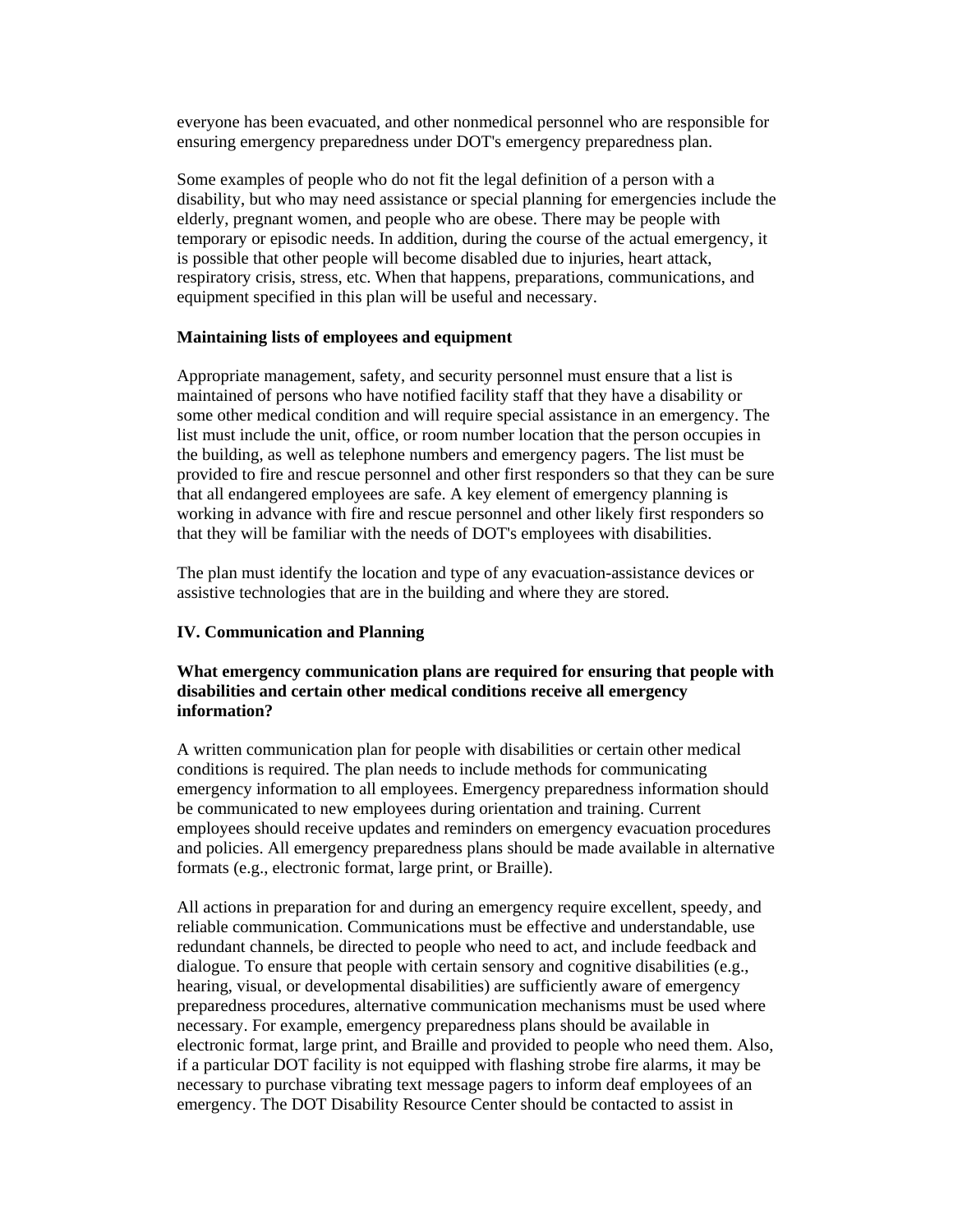identifying and acquiring appropriate communication devices for DOT employees. However, communication mechanisms must be established with all people who may be in the building, regardless of whether they are employees, contractors, or visitors. It may be necessary to use either text displays (television monitors or scrolling text signs) located throughout the building or portable devices (tactile or vibrating pagers), which have been utilized effectively. DOT employs a wide range of people. People with mental impairments may become confused when challenged with the unusual activity during an emergency, may lose their sense of direction, and may require having emergency directions presented as simplified steps or basic concepts.

Emergency alarms must be distinctive and easily recognized by all employees. The alarms must be able to be heard, seen, or otherwise perceived by everyone in the workplace.

During an actual emergency, continuous information must be provided to people with disabilities, as effectively as it is provided to other people in DOT facilities.

## **What procedures must be in place to ensure that people with disabilities and certain other medical conditions can report an emergency if they are the first to become aware of it?**

Agency officials must ensure that emergency fire alarms are accessible to people who use wheelchairs, are short statured, or are blind, and that instructions for emergency alarms are accessible to people who are blind. Emergency telephone numbers also should be made accessible to people with hearing disabilities by installing an emergency TTY line or some other accessible approach. In regard to manual-pull fire alarms, facility managers should also consider that not all people possess the strength and/or dexterity to operate some of the manual-pull-station devices (e.g., people with arthritis or quadriplegia).

## **How should one plan for an emergency that occurs before or after core business hours?**

Each employee and user of the building should perform individual planning for safe evacuation during nonbusiness hours, when fire wardens are unlikely to be available. All employees, including employees with disabilities, should have at least two escape routes from their offices. Additionally, employees with disabilities are strongly encouraged to have nonbusiness-hour buddies for assistance during an emergency. It is particularly important for security personnel to be familiar with this plan and with persons with disabilities who use DOT facilities after normal business hours. To maximize safety during non-business hours, the individual with a disability should alert building security upon entering the building. Someone will then be ready to search for and assist the individual to safety, if needed. Managers should ensure that shift workers and others who work on the premises outside normal hours, such as cleaners, are included in the agency emergency evaluation plan. If there are employees whose knowledge of English may be limited, training should be given in a way that they can understand. Non-English-speakers and staff who have poor reading skills should be considered when written instructions are prepared.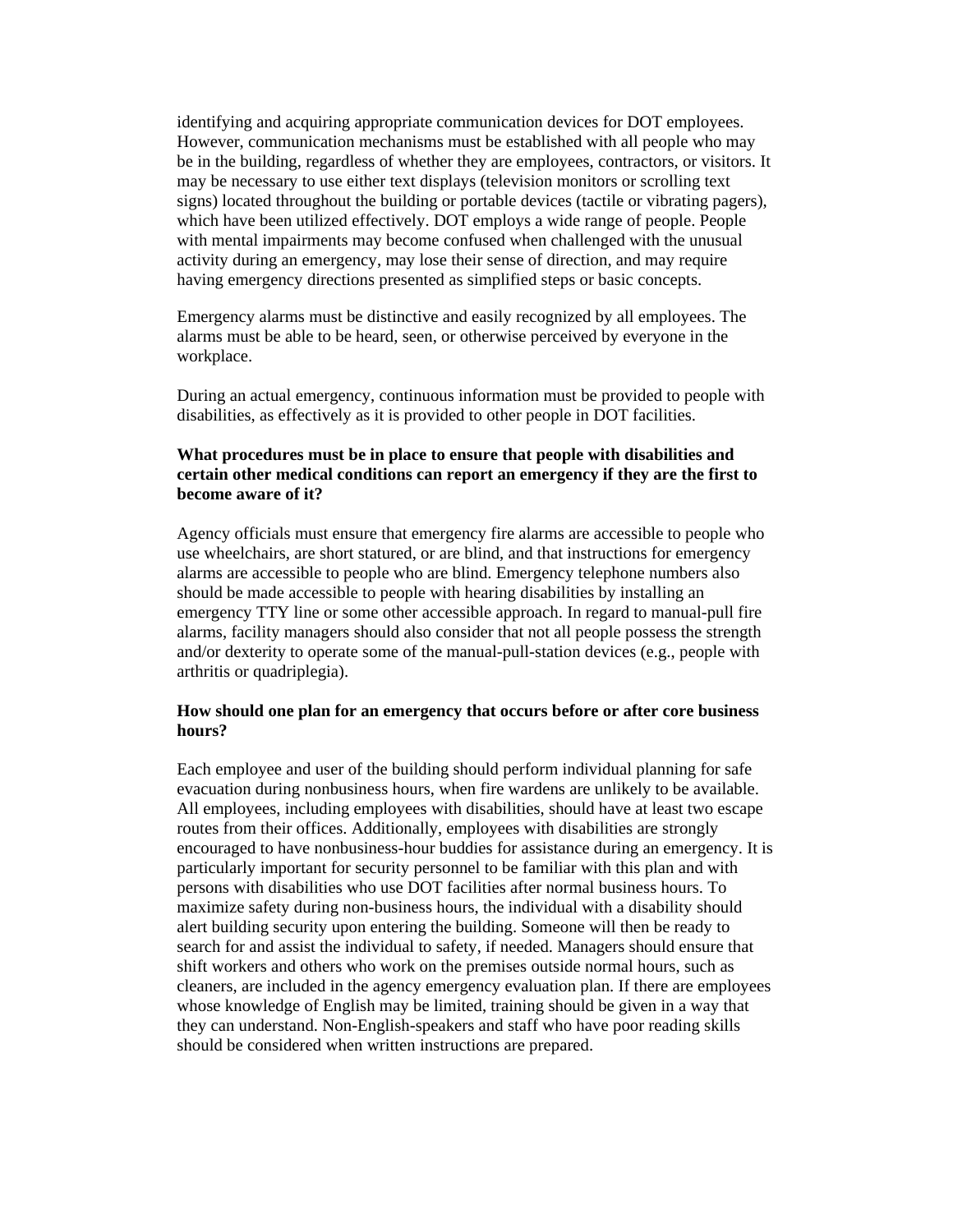## **What strategies should be in place for conducting practice drills for people with disabilities or certain other medical conditions?**

Effective response to emergencies requires preparation and drills in as realistic a manner as possible. This preparation includes assembly of individual safety kits and medicines, use of actual equipment, and use of actual exit routes. Furthermore, people with disabilities and certain other medical conditions should be provided the opportunity to have individual emergency drills with safety personnel, separate from the routine emergency drills, if any individual so requests. Facility and security personnel bear a particular responsibility to make certain that exit routes are unobstructed and to otherwise facilitate such drills. No drill should endanger life safety.

Facility and security personnel should treat individual and group drills as an opportunity to observe procedures and practices and to obtain feedback on how to improve evacuation strategies and tactics. Employee organizations that represent employees with disabilities may wish to schedule group drills to ensure that their members are prepared for an emergency. It will be useful to hold a critique session after each drill with the participants. If difficulties are discovered by means of the drills, persons with disabilities should be provided with alternative methods of evacuation.

Practice evacuations should not be voluntary. The people who might otherwise opt out of the exercise may in fact be the ones who will pose the greatest challenges. Practice evacuations with less than the full complement of people in the building can also give a false timeframe for evacuating the building.

## **V. Facilities**

## **Modifications that may be required to facilities**

Employees with disabilities and others may request pathway marking systems and other special signage to assist them in evacuation. Facility management and staff should make every effort to accommodate such requests.

## **Vl. Training**

All workers, including workers with disabilities or certain other medical conditions, must understand the workplace emergency plans. Employers are required to train employees whenever:

- New emergency plans are developed;
- Employees are assigned initially to a job;
- Employees' responsibilities within the plan change; or
- The plan is changed.

DOT is also required to designate employees to assist in the safe and orderly evacuation of the workplace. Emergency wardens must receive training in emergency procedures and completely understand their roles during emergencies. People who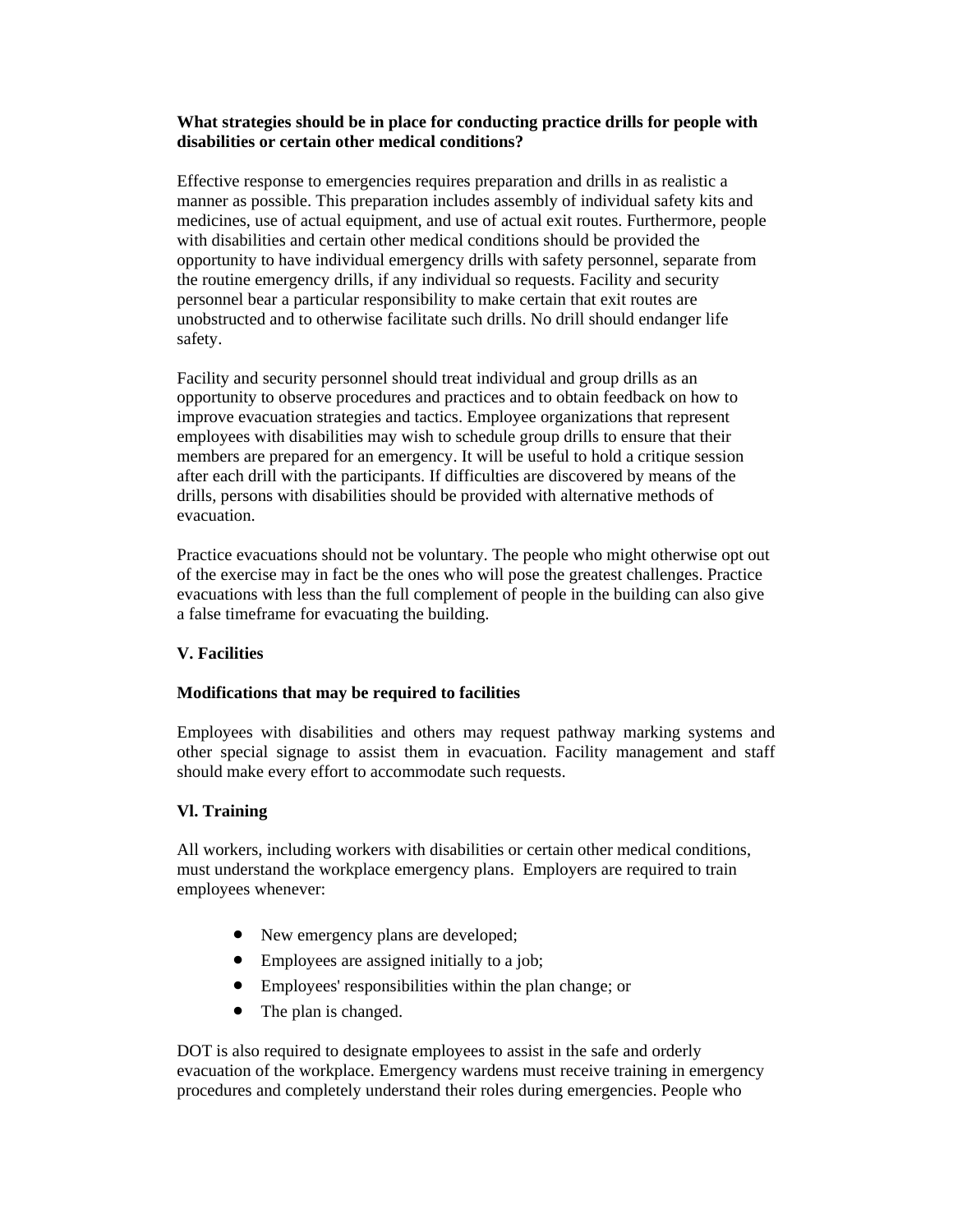need additional assistance with their building's emergency procedures should contact their employing agency or the facility's safety officer.

Since the Department also has many contractors working within DOT facilities, it is extremely important to make sure that contractors are informed of workplace emergency plans. The DOT offices responsible for issuing contracts should ensure that emergency plans are shared and understood by the contractors working within DOT's facilities. Ideally, all contractors should develop their own emergency action plans that mirror the overall DOT plans for the building. However, contractors' emergency plans may have specific differences, such as designated meeting places or internal emergency wardens.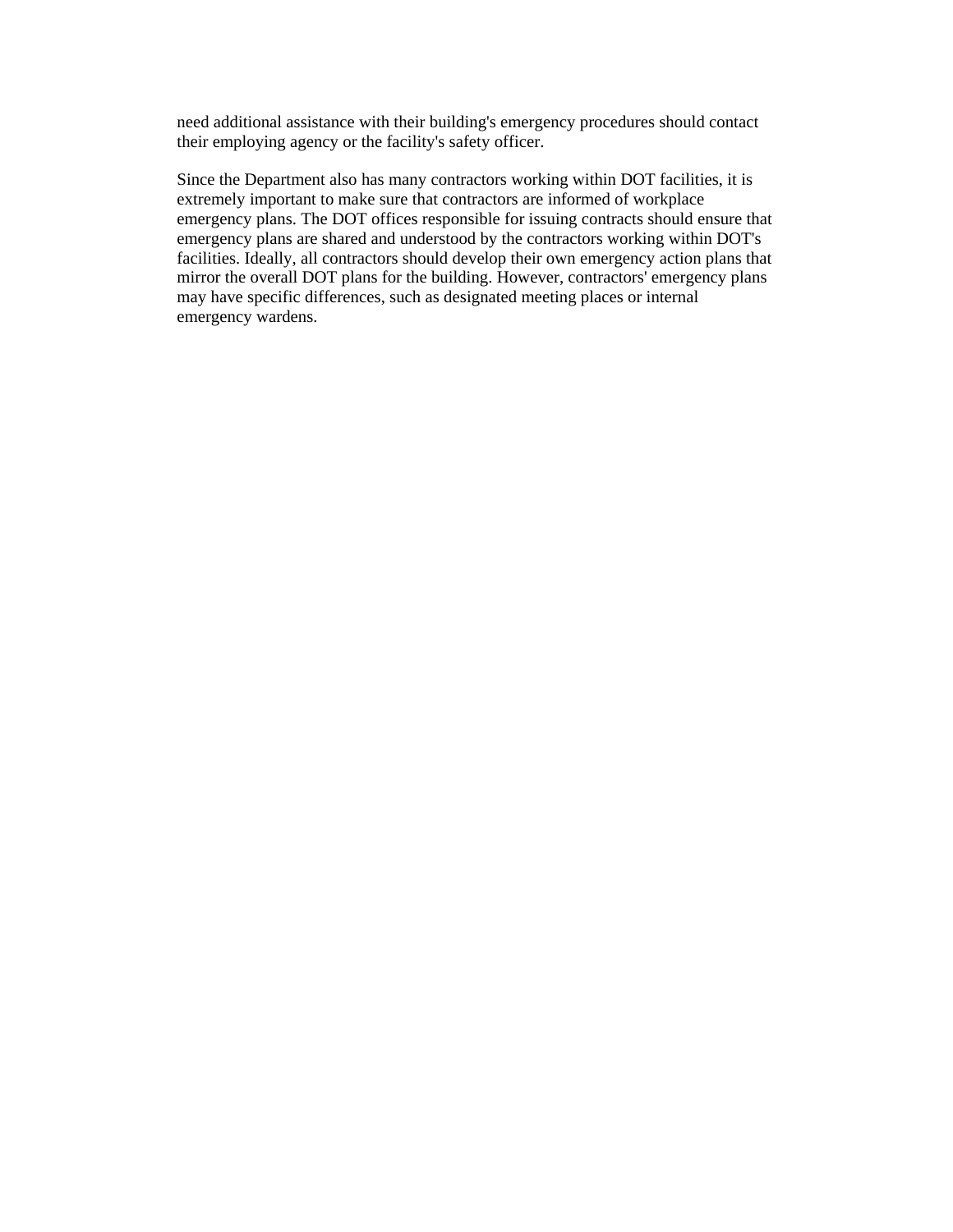## **Attachment I: Web Resources on Emergency Preparedness for People With Disabilities**

## **Emergency Preparedness Guide from the National Organization on Disability**

Compelled by the attacks of September 11, 2001, the National Organization on Disability (NOD) launched the Emergency Preparedness Initiative (EPI) to ensure that emergency managers would address disability concerns and that people with disabilities were included in the emergency planning process. NOD seeks to increase communication and cooperation between emergency managers and the disability community and to educate people with disabilities about what they can do to be prepared.

http://www.nod.org/emergency/index.cfm

## **FEMA Emergency Procedures for People With Disabilities**

This booklet offers ideas and solutions for dealing with challenges to the safety needs of people with disabilities. http://www.usfa.fema.gov/public/dis\_a64.cfm

### **Fire Risks for the Mobility Impaired**

http://www.usfa.fema.gov/downloads/txt/publications/fa-204.txt

### **Fire Risks for the Blind or Visually Impaired**

http://www.usfa.fema.gov/downloads/txt/publications/fa-205.txt

### **Fire Risks for the Deaf or Hard of Hearing**

http://www.usfa.fema.gov/dhtml/public/dis\_a64.cfm

### **U.S. Access Board**

The U.S. Access Board hosts a Web area that includes more resources for the emergency evacuation of people with disabilities. http://www.access-board.gov/evac.htm

#### **Job Accommodations Network Emergency Preparedness Guidance**

This publication is intended to provide an overview of emergency procedures for employees with disabilities. http://www.jan.wvu.edu/media/emergency.html

### **Ten Ways To Keep Yourself Safe at Work (Provided by ican.com)**

Although employers or buildings may have evacuation plans in place, experts agree that people with disabilities must take responsibility for their own safety. Here are 10 tips for keeping yourself safe at work.

http://www.ican.com/news/fullpage.cfm?articleid=B0547F84-4752-42B7-81592B326706E119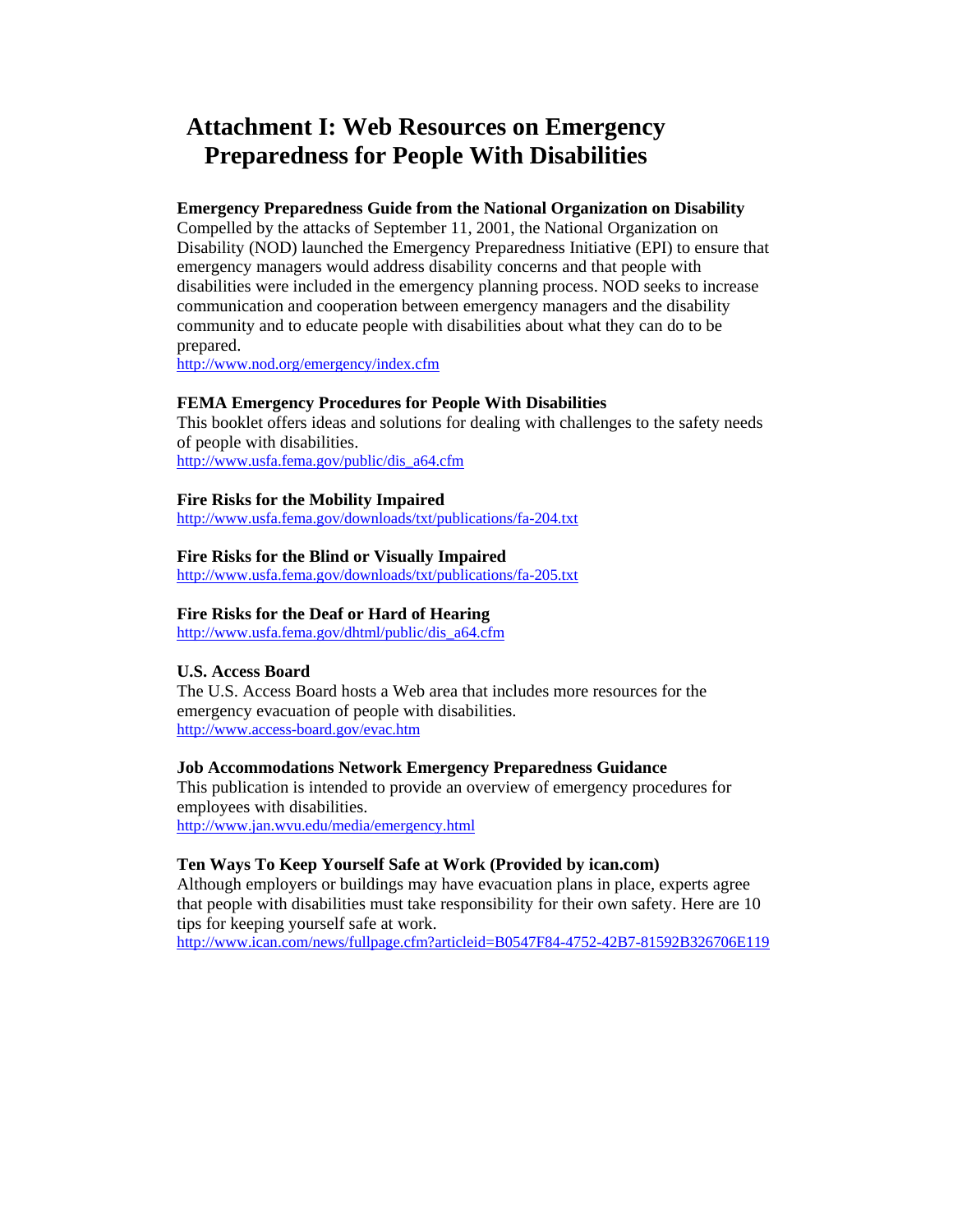## **The National Center on Emergency Planning for People With Disabilities**

The National Center on Emergency Planning for People with Disabilities provides resources to assist local emergency planning organizations (both public and private) to plan for assisting people who need specialized communications, transportation, and medical supports. http://www.shrm.org/hrmagazine/articles/0102/default.asp?page=0102agnsafety.asp

## **Emergency Planning for People With Disabilities (From esight.org)**

In the wake of the September 11 disasters in the United States, an unspoken question in many people's minds has been, how can we include an employee with a disability in our emergency and evacuation plans? Here are some answers. http://www.esight.org/View.cfm?x=364&ov\_id=-1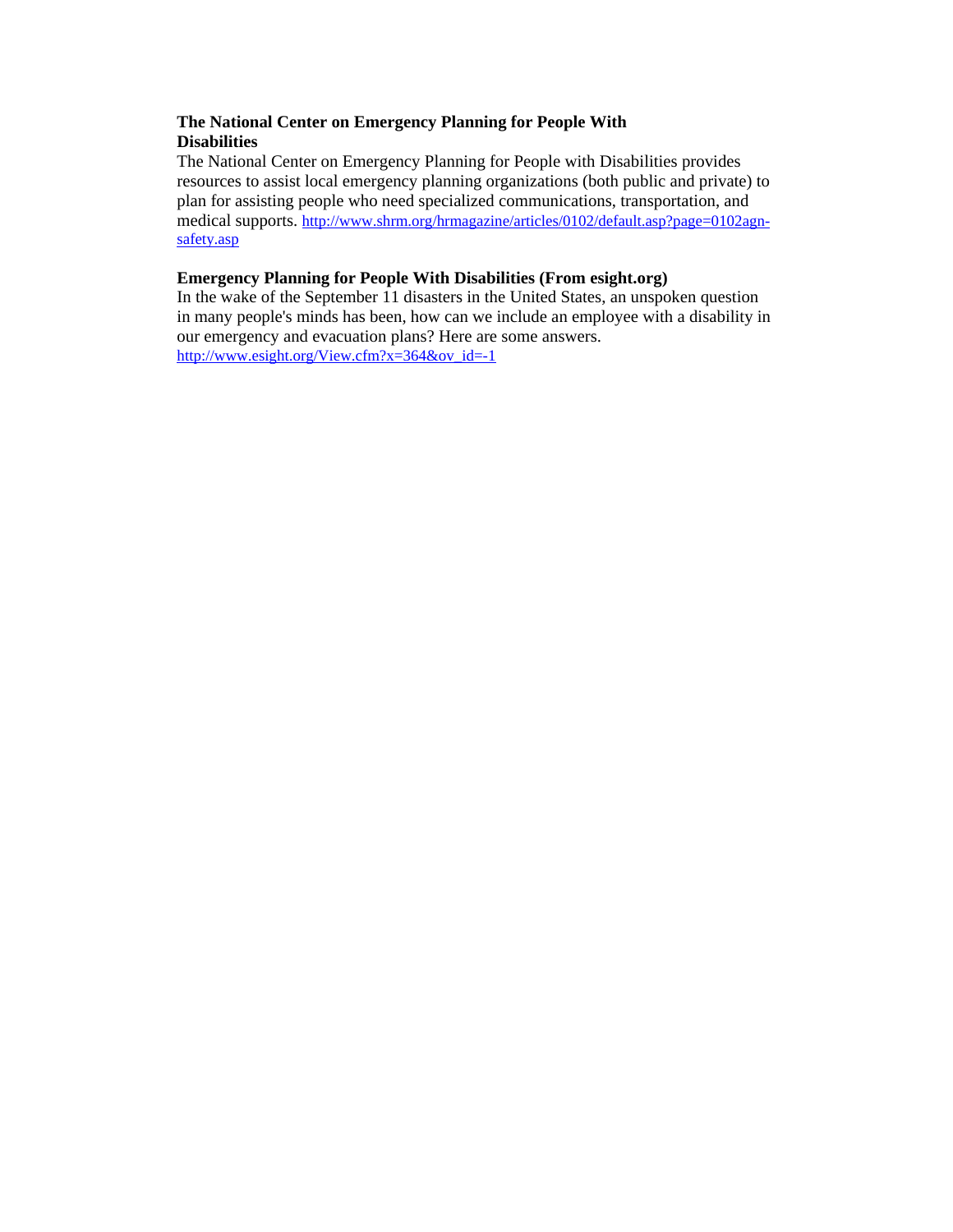# **Attachment II: Tips on Interacting With People With Disabilities**

Below are detailed pointers for interacting with people with various types of disabilities during emergency situations. This information comes from The Center for Disability Issues and the Health Professions (CDIHP) at Western University of Health Science's guidance on disaster preparedness guidance for people with disabilities. Suiting the content and type of message to the receiver will accomplish the best results. The method is also important. Effective communication will take place only when the special needs of the recipient of the message are taken into consideration. Since in an emergency time is of the essence, giving information in the most efficient way for the person you are trying to warn or to help will be not only critical but lifesaving.

## **Vision Impairments**

When assisting persons with vision impairments, there are some basic rules to follow in order to be effective:

- Announce your presence; speak out when entering the work area.
- Speak naturally and directly to the individual and NOT through a third party. Do not shout.
- Don't be afraid to use words like "see," "look," or "blind."
- Offer assistance but let the person explain what help is needed.
- Describe the action to be taken in advance.
- Let the individual grasp your arm or shoulder lightly for guidance. He/she may choose to walk slightly behind you to gauge your body reactions to obstacles; be sure to mention stairs, doorways, narrow passages, ramps, etc.
- When guiding the person to a seat, place his or her hand on the back of the chair.
- If leading several people with visual impairments at the same time, ask them to hold each other's hands.
- After exiting the building, ensure that people with impaired vision are not left unassisted but are led to a place of safety where a colleague or colleagues should remain with them until the emergency is over.

### **Suggestions When Assisting Owners of Assistive Animals**

- Do not pet or offer an assistive animal any food without the permission of its owner.
- When the animal is wearing its harness, it is on duty; if you want the animal not to guide its owner, have the owner remove the animal's harness.
- Plan for the animal to be evacuated with its owner.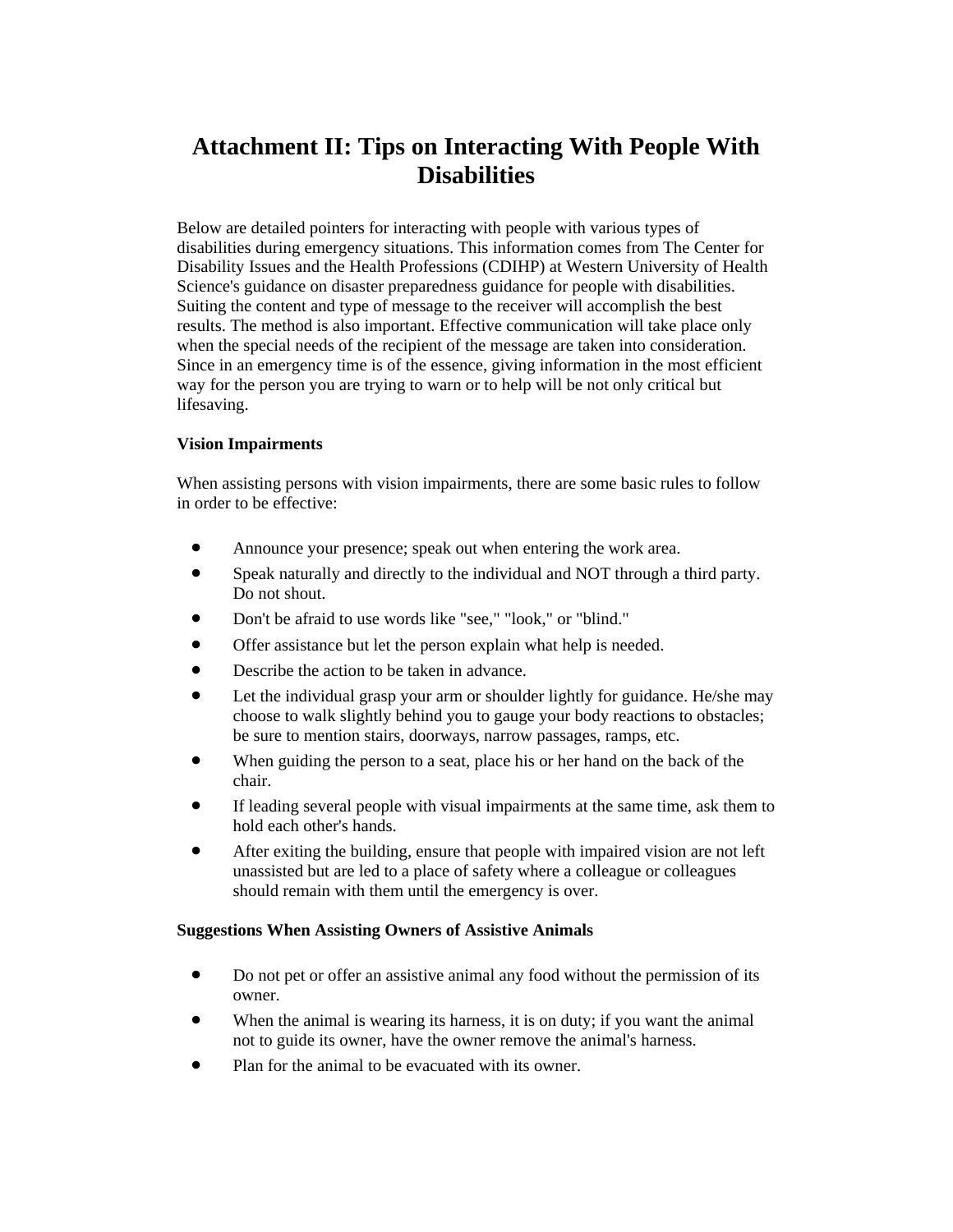• In the event you are asked to take the animal while assisting the owner, it is recommended that you (the helper) hold the leash and not the animal's harness.

## **Hearing Impairments**

When assisting persons with hearing impairments, here are some things to keep in mind:

- Flick the lights when entering the hearing-impaired person's work area, to get his/her attention.
- Establish eye contact with the hearing-impaired individual even if an interpreter is present. Face the light; do not cover or turn your face away and never chew gum.
- Use facial expressions and hand gestures as visual cues.
- Check to see whether you have been understood and repeat your message if necessary.
- Use pencil and paper. Write slowly and let the hearing-impaired individual read as you write. Written communication may be especially important if you are unable to understand the individual's speech.
- Do not allow others to interrupt or joke with you while you are conveying emergency information.
- Be patient; the hearing-impaired individual may have difficulty comprehending the urgency of your message.
- Provide the hearing-impaired individual with a flashlight for signaling his/her location in case he/she is separated from the rescuing team or buddy and to facilitate lip-reading in the dark.

## **Learning Disabilities**

In an emergency, people with learning disabilities may have difficulty recognizing that an emergency exists or being motivated to act by untrained rescuers. They may also have difficulty responding to instructions that require more than a few simple actions. Be aware that:

- Their visual perception of written instructions or signs may be confused.
- Their sense of direction may be limited, requiring someone to accompany them.
- Directions or information may need to be subdivided into simple steps. Be patient.
- Simple signals and/or symbols should be used (e.g., the graphics used throughout this section).
- A person's ability to understand speech is often better developed than his/her own vocabulary. Do not talk about a person to others in front of him/her.
- The people should be treated as adults who happen to have cognitive or learning disabilities. Do not talk down to them or treat them like children.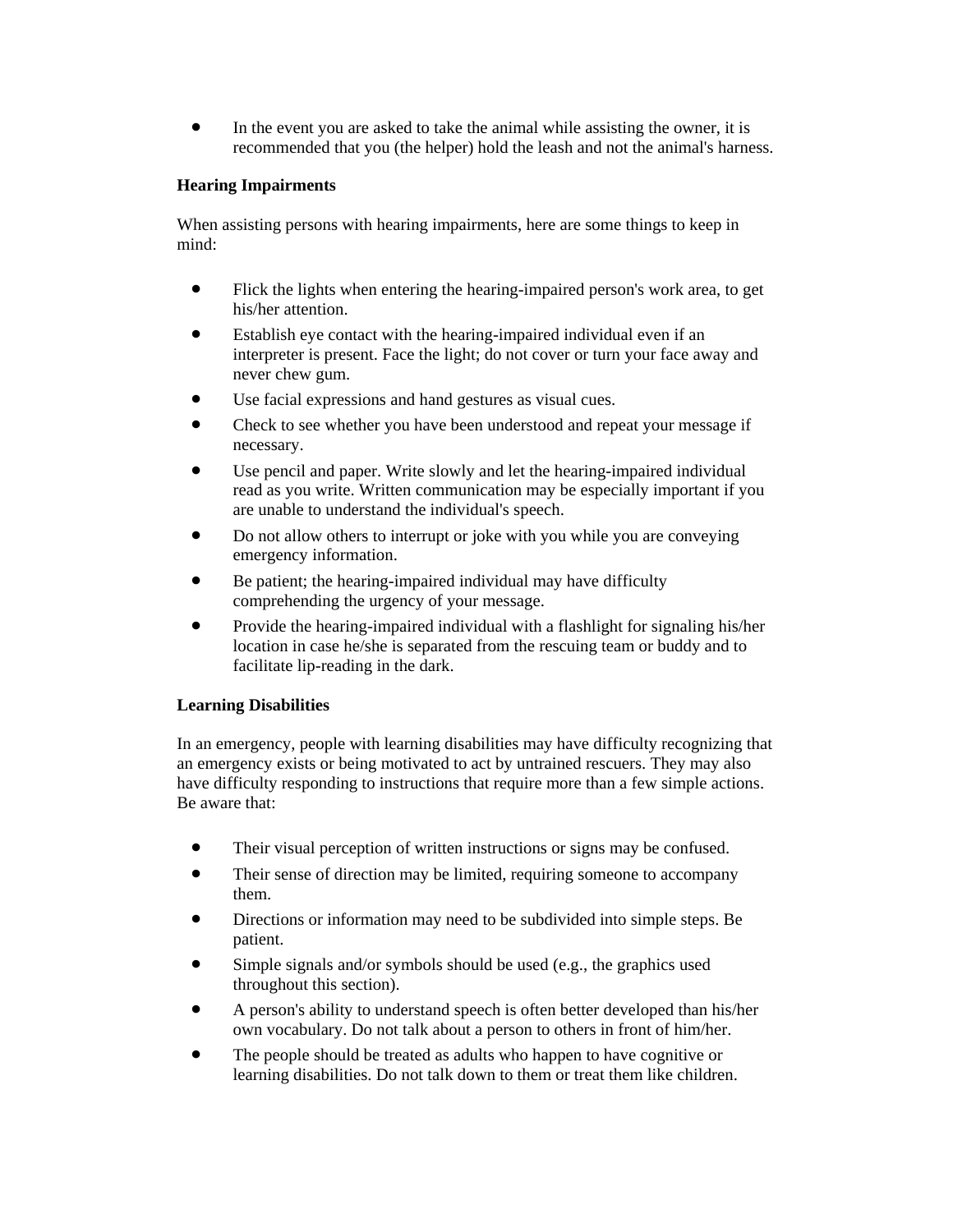# **Attachment III: Effective Use of the Buddy System**

*This information comes from The Center for Disability Issues and the Health Professions (CDIHP) at Western University of Health Science's guidance on disaster preparedness for people with disabilities.* 

For an emergency plan for a building to be effective, the person with a disability and his or her buddy must be able to make contact with each other quickly when the need arises. Situations that can prevent their doing so include the following:

- The buddy is in the building but is absent from the customary work area.
- The buddy cannot locate the person with a disability because the person is absent from the customary work area.
- The employee with a disability is working late when the buddy is unavailable.
- The buddy has left the company and a new one has yet to be identified.
- The buddy has not been trained in what to do or how to assist.
- The buddy is inappropriate (e.g., not strong enough).
- The buddy isn't acceptable to the employee with a disability.
- The buddy forgets or is frightened and abandons the employee with a disability.

The following suggestions are potential solutions:

- Assign at least two buddies who are work associates. Alert the floor warden about the work location of the person with a disability.
- If he/she cannot locate the assigned person, the buddy should alert the floor warden. Employees could be given pagers.
- Employees with disabilities should identify themselves to the officials in the emergency control center when in the building after hours. The officials coordinate immediate emergency response, call the employee, and alert the proper responding fire service.
- Employees with disabilities can be given the responsibility for selecting their own buddies; emergency plan reviews, which should be conducted every 2 months, should include checking the status of buddies.
- The employee with a disability trains the buddy as soon as the buddy is recruited.
- The employee with a disability is encouraged to select only buddies who are capable. Conducting practice sessions is necessary to ensure that buddies will be able to handle their assigned tasks.
- Employees with disabilities are encouraged to select only friends/colleagues as buddies.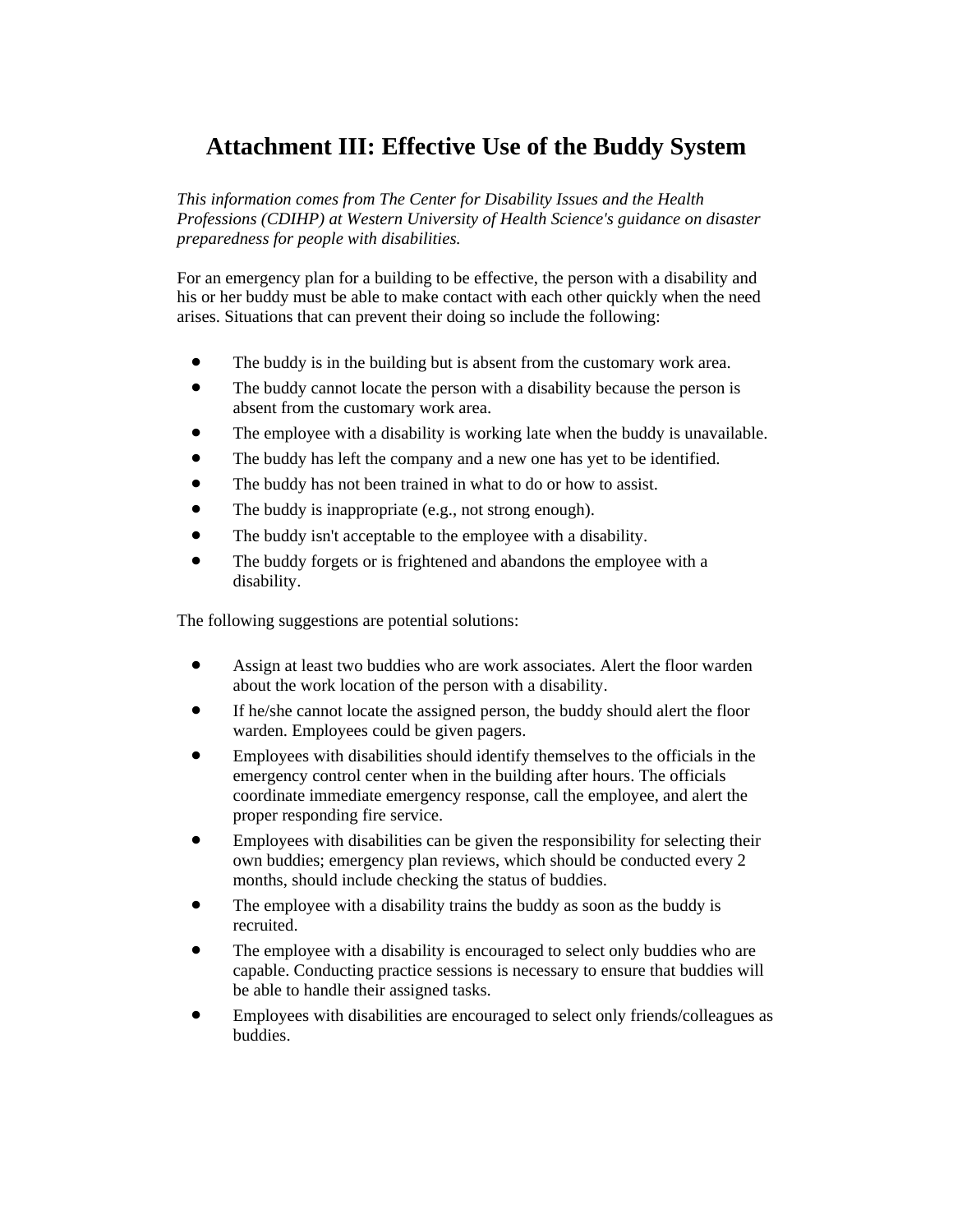# **Attachment IV: U. S. Department of Transportation Emergency Assistance Employee Self-Identification Form**

In an emergency, the U.S. Department of Transportation (DOT) is obligated to ensure the safety of its employees and other persons in any facility DOT owns or occupies. Under Sections 501 and 504 of the Rehabilitation Act of 1973, as amended, the Department is further obligated to provide assistance to employees with disabilities or certain other medical conditions (employees with disabilities), during an emergency. Such people are required to identify the need for assistance and to specify exactly what is required.

This document is a voluntary self-identification form through which employees with disabilities may identify their need for assistance during an emergency. The information requested on this form is for the sole purpose of deploying assistance to the undersigned employee with a disability during an emergency. The Rehabilitation Act requires that medical information about applicants and employees be kept confidential except for that provided to first aid, first responders, and safety personnel. Thus, DOT may share information about the type of assistance an individual needs with medical professionals, emergency coordinators, floor captains, colleagues who have volunteered to act as buddies, building security officers who need to confirm that everyone has been evacuated, and other nonmedical personnel who are responsible for ensuring emergency preparedness under the employer's emergency preparedness plan.

1) Name

| Last                                                                                                                                                                                                                           | First | Middle initial |
|--------------------------------------------------------------------------------------------------------------------------------------------------------------------------------------------------------------------------------|-------|----------------|
| 2) Work Station Location (e.g., Room 2110 Nassif Building)<br><u> 1989 - Johann John Stein, fransk politik (f. 1989)</u>                                                                                                       |       |                |
|                                                                                                                                                                                                                                |       |                |
| 4) Cell Phone Number (2012) 2012 12:00 12:00 12:00 12:00 12:00 12:00 12:00 12:00 12:00 12:00 12:00 12:00 12:00 12:00 12:00 12:00 12:00 12:00 12:00 12:00 12:00 12:00 12:00 12:00 12:00 12:00 12:00 12:00 12:00 12:00 12:00 12: |       |                |
| 5) Home Phone Number $(\_\_)$                                                                                                                                                                                                  |       |                |
|                                                                                                                                                                                                                                |       |                |
| 7) First-line Supervisor's Office Phone Number (1) 2014 1991 1992                                                                                                                                                              |       |                |
|                                                                                                                                                                                                                                |       |                |
| 9) Buddy's Office Phone Number (2014) 2014 19:20 19:20                                                                                                                                                                         |       |                |